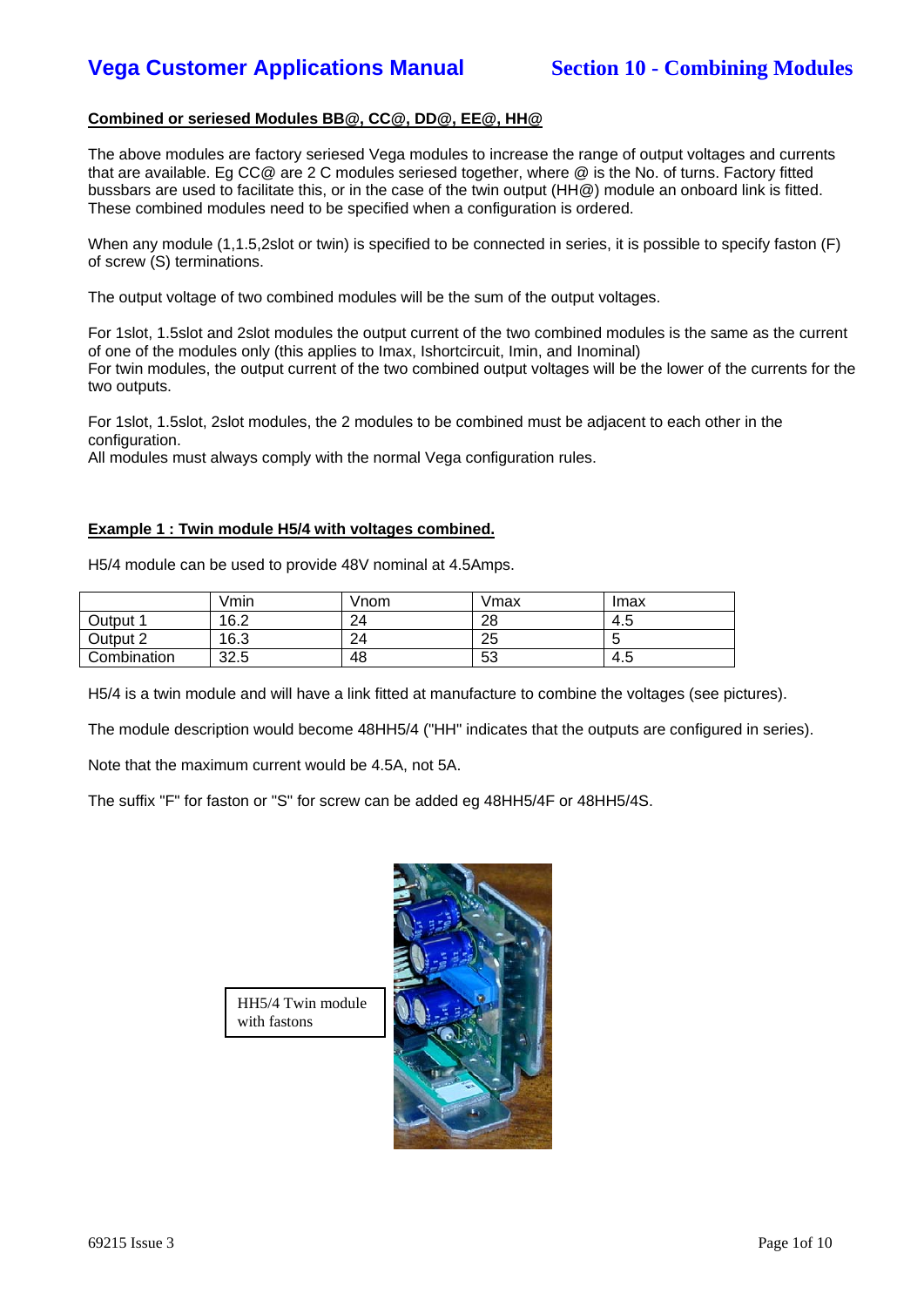## **Example 2 : 1 slot C3 module with voltages combined.**

2 x C3 modules can be combined to provide 20V nominal at 18Amps.

|                         | Vmin | √nom | Vmax | Imax |
|-------------------------|------|------|------|------|
| C <sub>3</sub> module 1 | 9.1  | 10   | 16.2 | 18   |
| C3 module 2             | 9.1  | 10   | 16.2 | 18   |
| Combination             | 18.2 | 20   | 32.4 | 18   |

C3 is a single module and the combination will have a bussbar fitted at manufacture to combine the voltages (see pictures).

The module description would become 20CC3 ("CC" indicates that two modules are configured to sum the output voltages).

The suffix "F" for faston or "S" for screw can be added eg 20CC3F or 20CC3S.





**Example 3 : 1.5 slot D4 module with voltages combined.**

2 x D4 modules can be combined to provide 36V nominal at 18Amps.

|             | Vmin | Vnom | Vmax | Imax |
|-------------|------|------|------|------|
| D4 module 1 | 14   | 18   | 21.5 | 18   |
| D4 module 2 | 14   | 18   | 21.5 | 18   |
| Combination | 28   | 36   | 43   | 18   |

D4 is a single module and the combination will have a bussbar fitted at manufacture to combine the voltages (see pictures below).

The module description would become 36DD4 ("DD" indicates that two modules are configured to sum the output voltages).

The suffix "F" for faston or "S" for screw can be added eg 36DD4F or 36DD4S.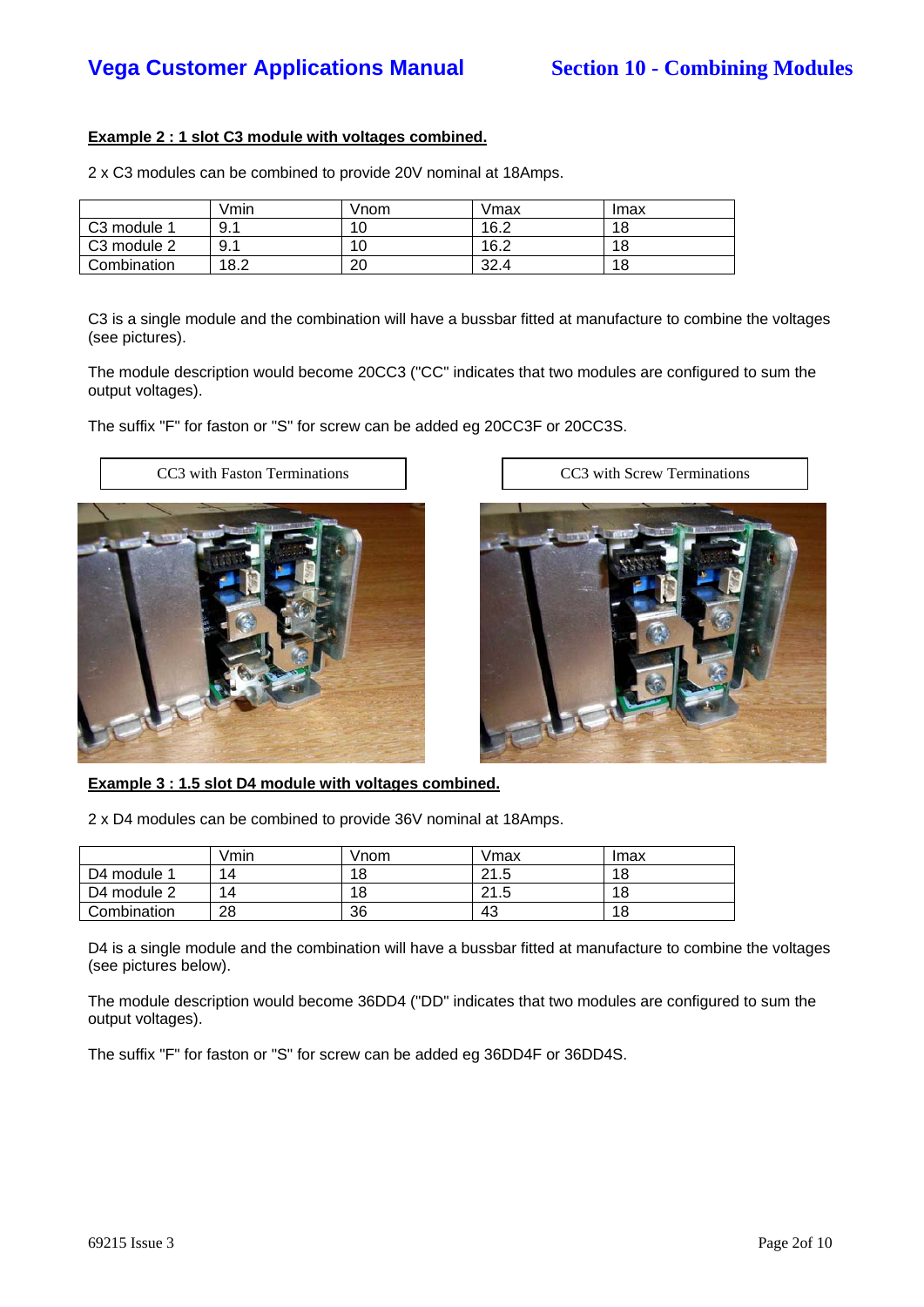



**Example 4 : 2 slot E2 module with voltages combined.**

2 x E2 modules can be combined to provide 12V nominal at 55Amps.

|             | Vmin | Vnom | Vmax | Imax  |
|-------------|------|------|------|-------|
| E2 module 1 | 3.8  |      |      | 60    |
| E2 module 2 | 3.8  |      |      | 60    |
| Combination | .6   | 10   | 16   | $55*$ |

\* The theoretical combined current of 60A is not actually achievable due to maximum transformer current limitation in the PSU.

E2 is a 2 slot module and the combination of 2 x E2 modules will have a bussbar fitted at manufacture to combine the voltages (see pictures).

The module description would become 12EE2 ("EE" indicates that two modules are configured to sum the output voltages).

Note that in this case, the available output power from the module is greater than the available power the converter can provide. (12V x 55A = 660W). If this module combination was fitted to a 650W Vega converter, the maximum available power would be 650W, or 12V at 54.1Amps.

The suffix "F" for faston or "S" for screw can be added eg 12EE2F or 12EE2S.



EE2 with Faston Terminations EE2 with Screw Terminations



69215 Issue 3 Page 3of 10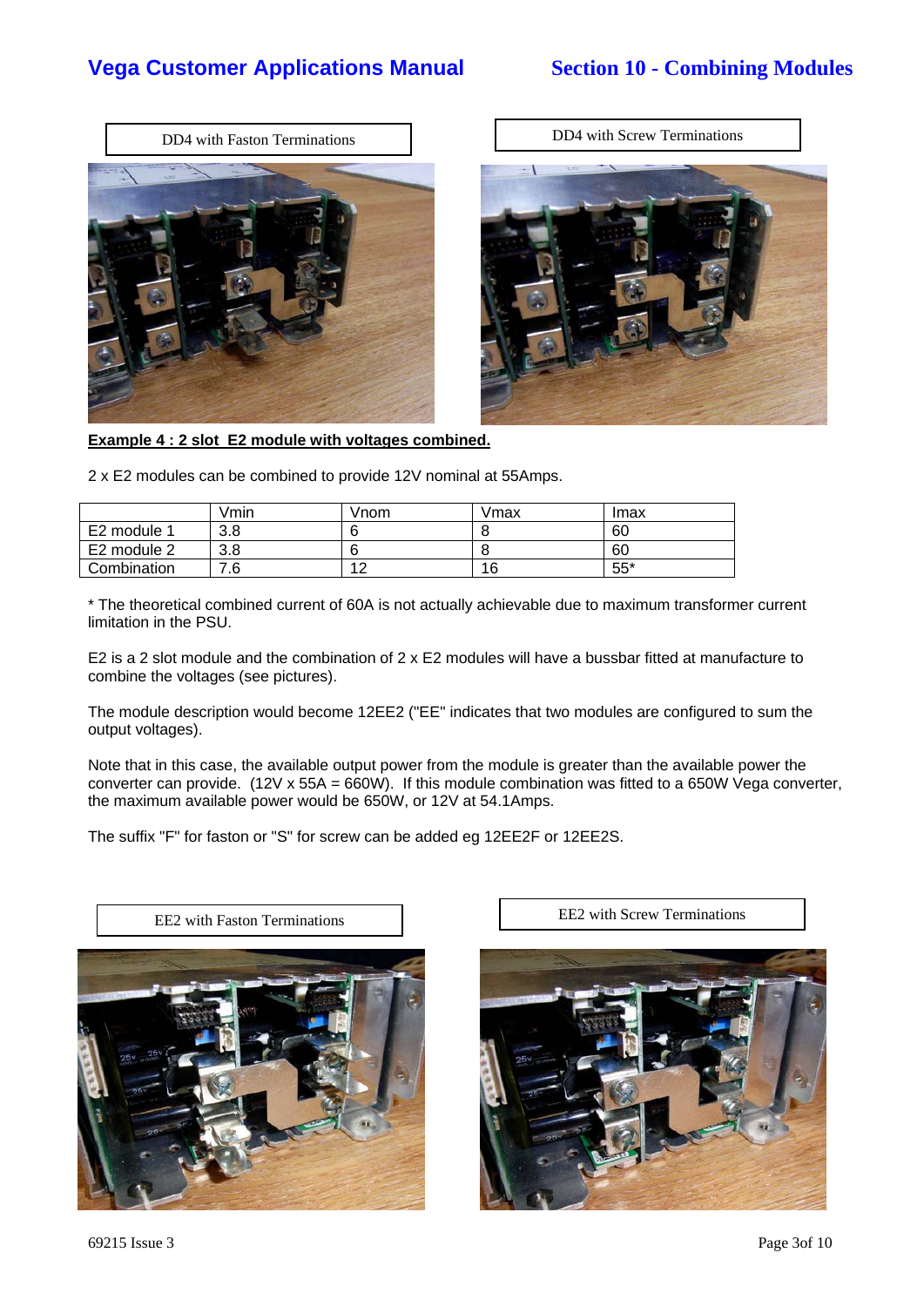## **Tables of Common module combinations.**

This table shows the most commonly used series combinations that are available.

| Module<br>name    | How done            | Vmin | Vmax | <b>Imax</b> | <b>Slots</b>   |
|-------------------|---------------------|------|------|-------------|----------------|
| BB4               | $B4 + B4$           | 32.6 | 43   | 10          | 2              |
| CC <sub>3</sub>   | $C3 + C3$           | 18.2 | 32.4 | 18          | $\overline{2}$ |
| CC <sub>5</sub>   | $C5 + C5$           | 48.1 | 62   | 10          | $\overline{2}$ |
| DD <sub>4</sub>   | $D4 + D4$           | 28   | 43   | 18          | 3              |
| DD <sub>5</sub>   | $D5 + D5$           | 42   | 56   | 15          | 3              |
| EE <sub>2</sub>   | $E2 + E2$           | 7.6  | 16   | 55          | 4              |
| EE4               | $E4 + E4$           | 28   | 38   | 22.5        | 4              |
| EE <sub>5</sub> L | $E5L + E5L$         | 40   | 48   | 18          | 4              |
| EE <sub>5</sub> H | $E5H + E5H$         | 48   | 56   | 18          | $\overline{4}$ |
| <b>HH5/3</b>      | Both halves of H4/3 | 25.3 | 47.2 | 5           |                |
| <b>HH5/4</b>      | Both halves of H5/4 | 32.5 | 56   | 4           |                |
| C5B4              | $C5 + B4$           | 43   | 48   | 10          | $\overline{2}$ |

### **Remote Sense**

Remote sense can be used to compensate for the drop in voltage along the load cables or for the drop in voltage across blocking diodes. It moves the point at which the voltage is sensed from the outputs of the power supply to some other point in the system, normally the load, or a backplane.

Always observe the following general rules for remote sense operation :-

### **Remote Sense connection and 1slot, 1.5slot, 2slot Combination Modules.**



Ensure that the remote sense cables are TWISTED PAIRS.

PCB tracks for remote sense should be run back to back.

Ensure that the remote sense cables / tracks are as short as possible.

Ensure that the sense cables are not twisted together with the power cables.

PCB power tracks and remote sense tracks should be kept away from each other as far as is possible.

Do NOT fit components (resistor, inductor or diode) into remote sense lines. This will make the system unstable.

See the data sheets for each module to see the MAXIMUM voltage drop that remote sense can compensate for. Do not exceed this value (typically 0.75V, but varies for each module)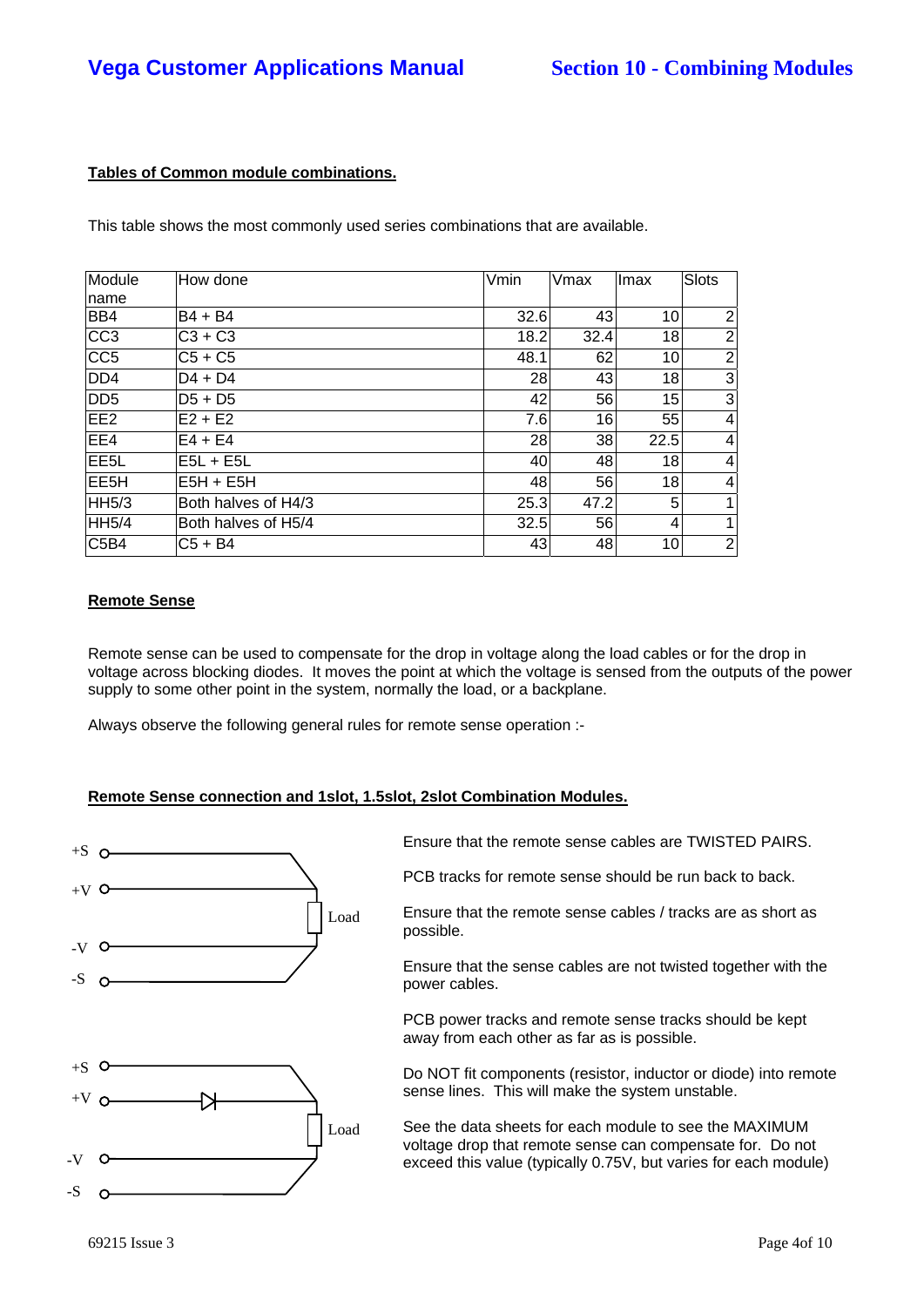1slot, 1.5slot and 2slot modules have remote sense fitted as standard. When 2 modules of this type are combined, remote sense can still be used.

One of the combined modules has the +V power terminal. The same module has a 2pin molex with +S and -S pins. Connect the +S from the molex on this module to the +ve side of the load.



**Mating connector information:** Note: housing and pins supplied with each power supply. Housing: Molex 50-37-5023 Crimp pin: Molex 08-70-1039 Hand Crimp Tool: 11-26-0167 (Japan) Or 11-01-0194(Europe or USA)

The other module of the combination has to -V power terminal. That module also has a 2pin molex with +S and -S pins. Connect the -S from the molex on this module to the -ve side of the load.



### **Local Sense and Combination modules.**

For local sense connection, it is not necessary to make any connections to the 2pin molex connectors. The only connections required are to the +V power terminal and the -V power terminal of the pair.

### **Remote Sense connection for twin output Combination Modules.**

Twin output modules are not supplied with remote sense as standard. To have remote sense on a twin output module it is necessary to specify the "R" option. For example a twin output 12V single slot module with faston connections would be 12/12H3/3F as standard. To specify it with remote sense it would become 12/12H3/3FR (added R suffix)

When a twin output module is specified to have it's output combined, you can still specify the module to have remote sense "R" option. The module is specified as HH3/3 (not H3/3) to indicate the outputs are combined in series, the remainder of the description remains the same. For example, the module above could be specified with it's outputs combined to give 24V. The module would then become 24HH3/3FR.

In other words, the "R" option must be specified at purchase if a combination module is to be used for remote sense.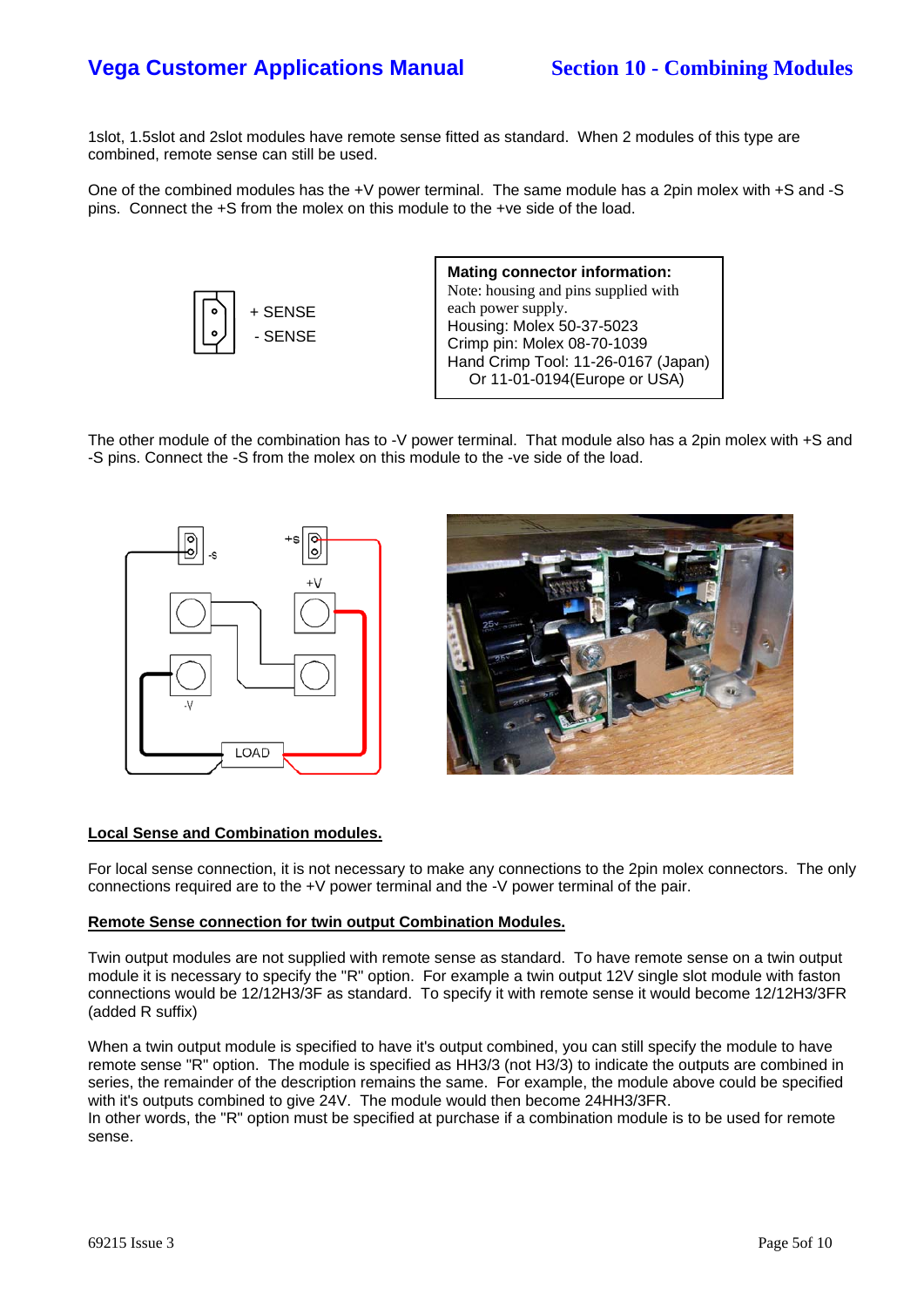A twin module connected as a combination module will have 2 off 2pin Molex connectors. The upper Molex connector is adjacent to to +V power output terminal. The lower 2pin Molex connector is adjacent to the -V power terminal. (See picture).



Connect +S from the top 2pin molex connector to +V of the load. Connect -S from the bottom 2pin molex connector to -V of the load.

Always comply with the general guidelines for remote sense connection as listed above.

### **Series of Connection Vega Modules using cables.**

To wire the modules in series, wire such that the +V of the next module connects to the -V of the previous module.

You cannot series modules to any higher than 60V without exceeding the limits for SELV (Safe Extra Low Voltage). If voltages higher than 60V are required then contact Lambda to discuss, there will be safety implications due to the SELV allowable output voltage being exceeded.





Series connection with remote sense is possible with any series combination of modules which have remote sense available.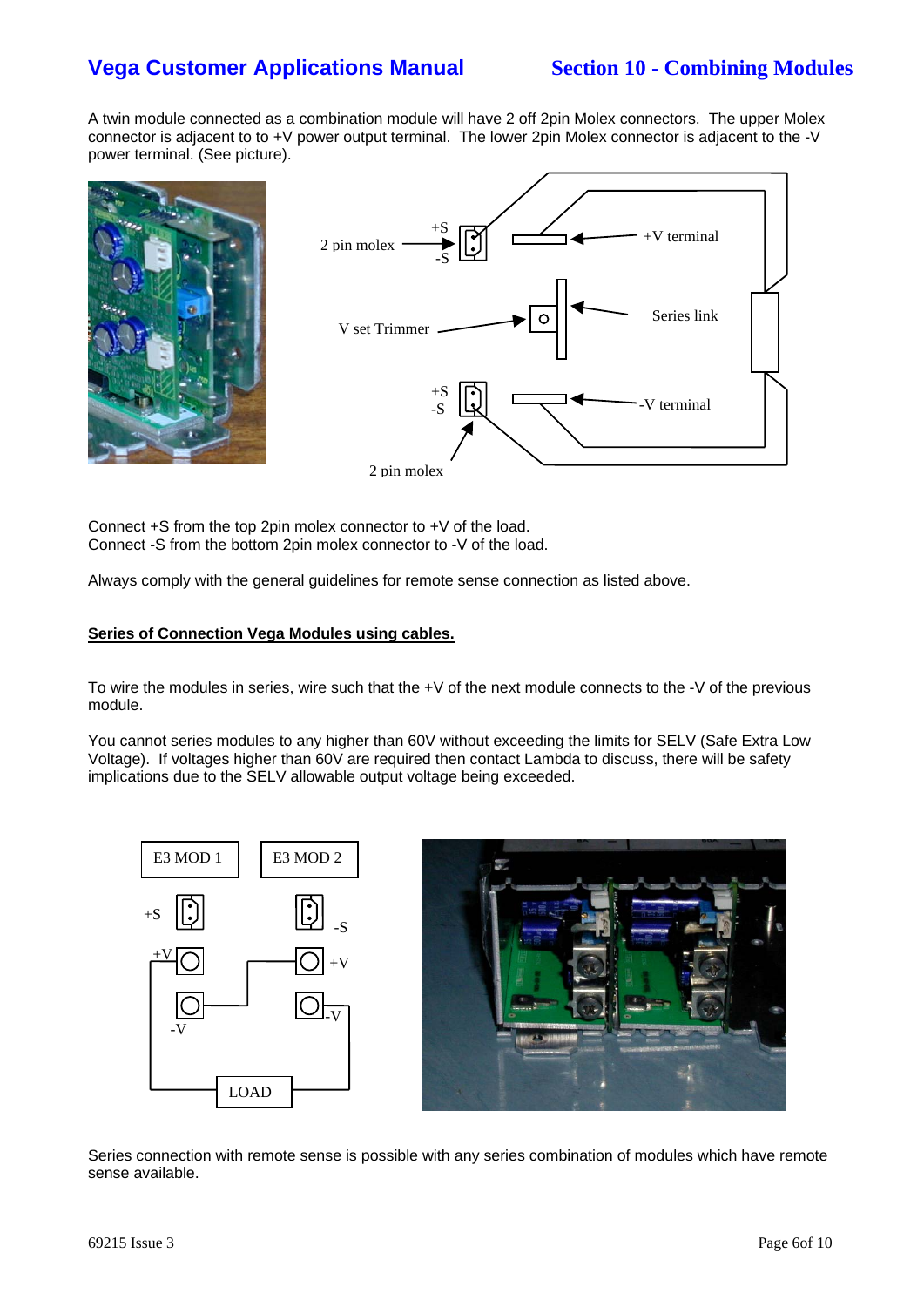

## **Using Options with Combination Modules.**

### **Inhibit and Power Good Option : "N" Option.**

The "N" option is available on 1slot, 1.5slot and 2slot combination modules. When the "N" option is specified for a combination module, each module will have it's own option board fitted.





The available functions when the option is fitted are :-

Module Good. Module Inhibit. Remote Sense (from the option board AND from the module 2pin sense connector fitted as standard)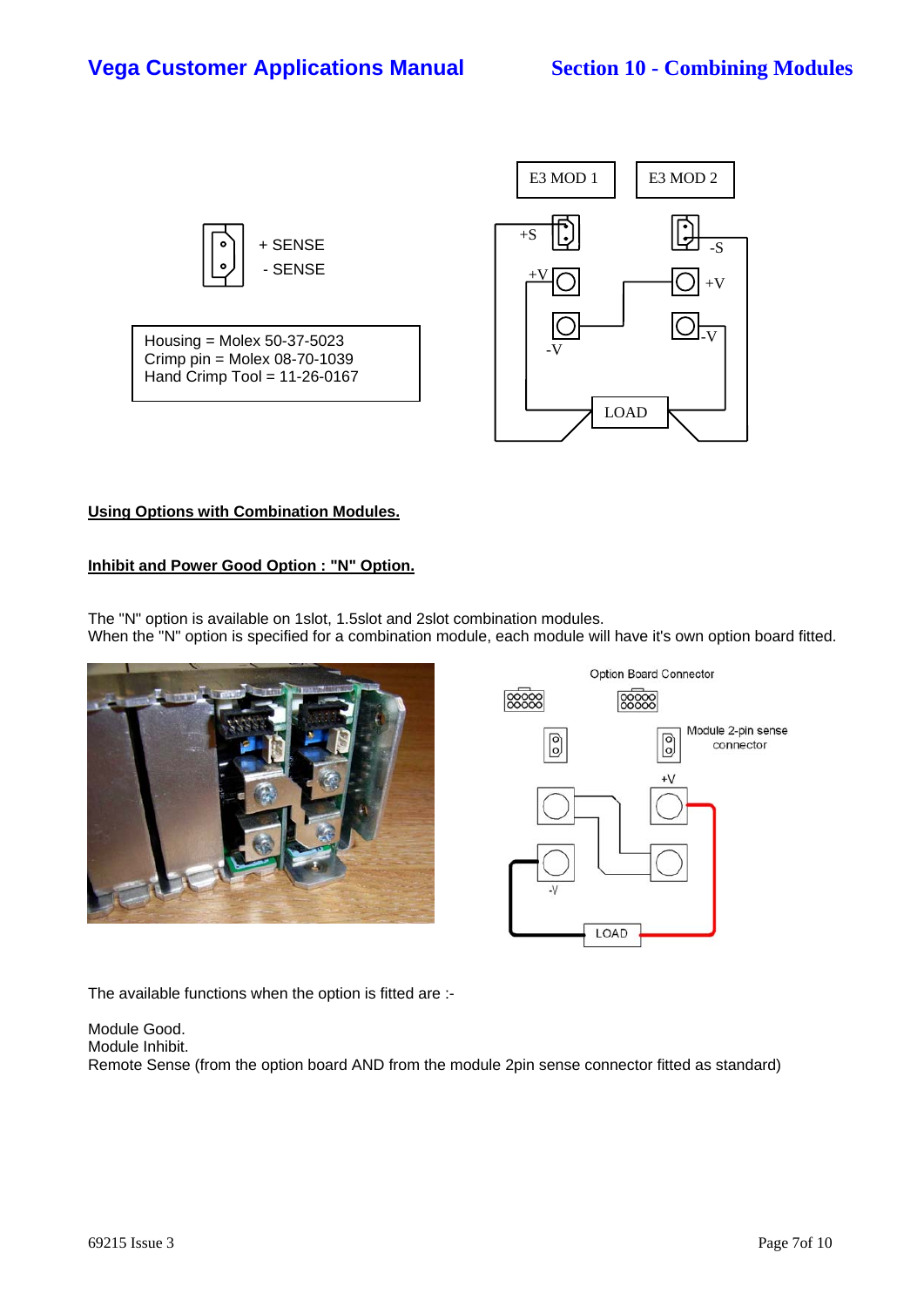Each of the two option boards have the following pin out.

|  |  | 5 3 1 |  | Mating connector information:<br>Note: housing and pins supplied with each |
|--|--|-------|--|----------------------------------------------------------------------------|
|  |  |       |  | power supply.                                                              |
|  |  |       |  | Housing: Molex 51110-1060                                                  |
|  |  |       |  | Crimp pin: Molex 50394-8051<br>Hand Crimp Tool: 69008-0959 (Europe or      |
|  |  |       |  | Japan) Or 11-01-0204(USA)                                                  |
|  |  |       |  |                                                                            |
|  |  |       |  |                                                                            |

Viewed from rear of PSU

| Pin No         | Function              |
|----------------|-----------------------|
| 1              | Module Inhibit +ve    |
| 2              | Module Good emitter   |
| 3              | +ve sense             |
| 4              | Module Good collector |
| 5              | Starpoint parallel    |
| 6              | Module Good collector |
| $\overline{7}$ | Starpoint parallel    |
| 8              | Module Inhibit -ve.   |
| 9              | -ve sense             |
|                | Module Inhibit +ve    |

The "N" option is also available for a twin slot module :





**Mating connector information:** Note: housing and pins supplied with each power supply. Housing: Molex 50-37-5063 Crimp pin: Molex 08-70-1039 Hand Crimp Tool: 11-26-0167 (Japan) Or 11-01-0194(Europe or USA)

The pinouts are as follows for of the two molex connectors on the twin slot module:

| Pin No         | <b>Function</b>    |
|----------------|--------------------|
|                | Module inhibit -VE |
| $\overline{2}$ | Module inhibit +VE |
| $\mathbf{3}$   | Module good E      |
| $\overline{4}$ | Module good C      |
| 5              | -VE sense.         |
| 6              | +VE sense.         |

The available functions when the option is fitted are Module Good, Module Inhibit, and Remote Sense.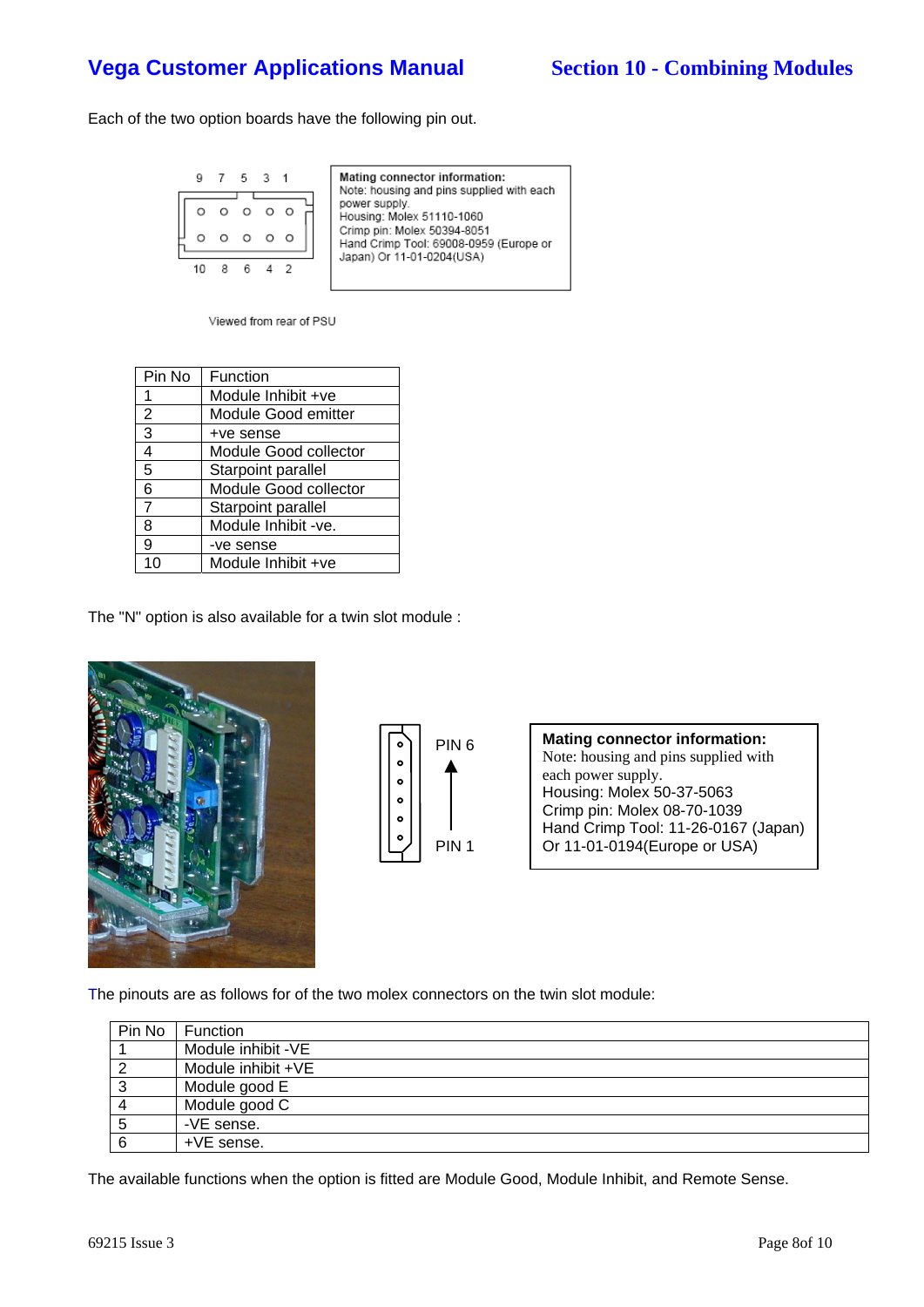## **Module Good connection with combination modules.**

Each option board fitted to each module in the combination has an opto isolated npn transistor which is ON when that module is good. Connect both transistors together in series so that both transistors will be ON when the module combination is good.





Both transistors ON = Module combination GOOD. On, or other, or both transistors OFF = Module combination BAD.

### **Low" when module good.**



**"High" when module good.**